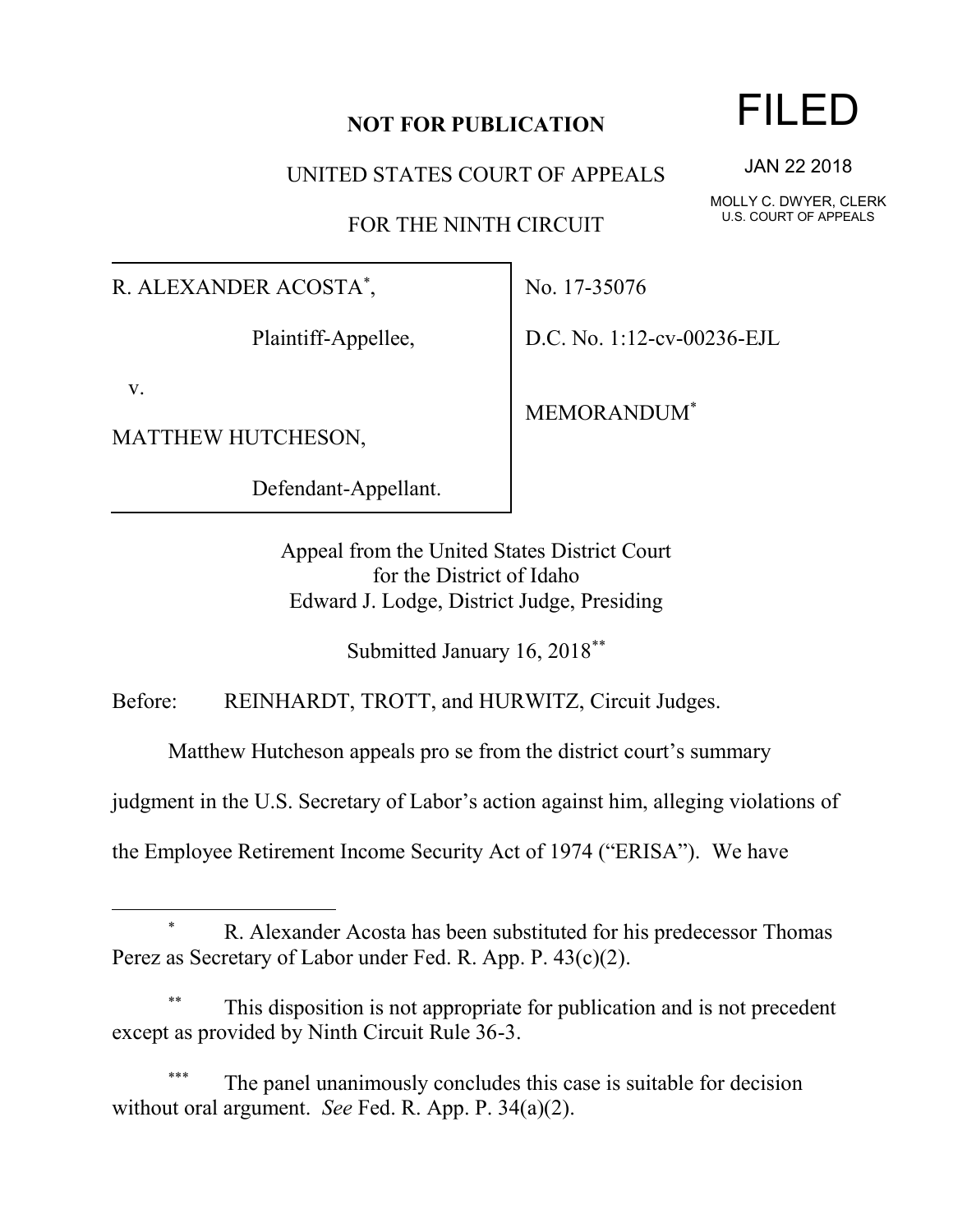jurisdiction under 28 U.S.C. § 1291. We review de novo, *Columbia Pictures Indus., Inc. v. Fung*, 710 F.3d 1020, 1030 (9th Cir. 2013), and we affirm.

The district court properly granted summary judgment because Hutcheson failed to raise a genuine dispute of material fact as to whether he engaged in a prohibited transaction under ERISA in violation of his fiduciary duties. *See* 29 U.S.C. §§ 1104, 1106; *see also United States v. Hutcheson*, 603 Fed. App'x 613, 614 (9th Cir. 2015) (affirming, *inter alia*, Hutcheson's conviction for wire fraud counts related to the ERISA-covered plans at issue in this action).

To the extent Hutcheson's "motion for declaratory relief" or request for an evidentiary hearing may be construed as requests to take discovery in order to oppose summary judgment, Hutcheson failed to comply with the requirements of Federal Rule of Civil Procedure 56(d). *See* Fed. R. Civ. P. 56(d); *Tatum v. City & County of San Francisco*, 441 F.3d 1090, 1100 (9th Cir. 2006) (a party seeking additional time for discovery is required to "identify by affidavit the specific facts that further discovery would reveal, and explain why those facts would preclude summary judgment").

We reject as without merit Hutcheson's contentions that the district court erred by granting summary judgment notwithstanding his pending motion under 28 U.S.C. § 2255, and that the double jeopardy clause applies to this action.

We do not consider issues or arguments not specifically and distinctly raised